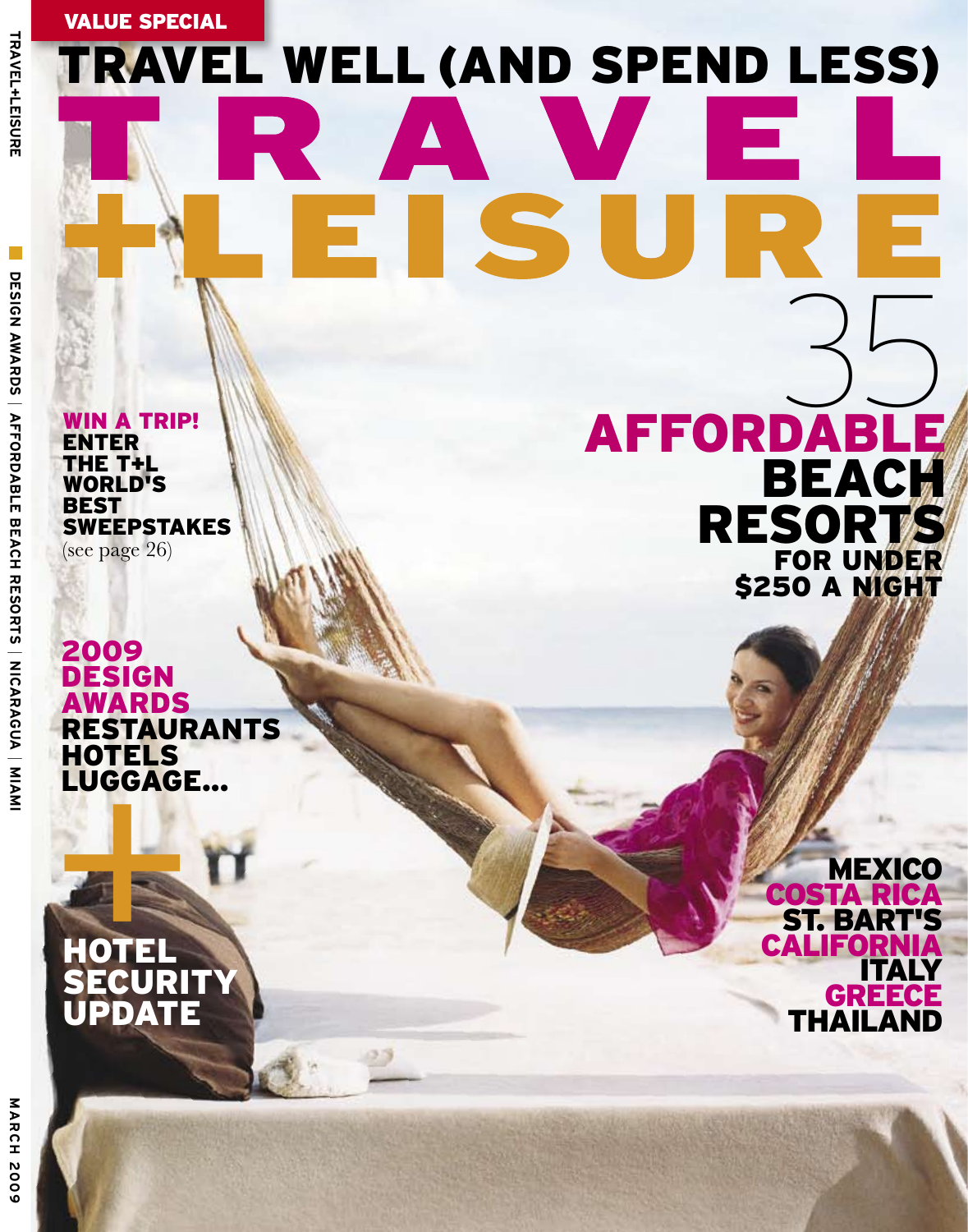# $35$ **Affordable Beach Resorts**

Looking for an easy Mexican retreat, a shingled Cape Cod inn, or a thatched-roof villa in Thailand—for \$250 or less? At these authentic seaside getaways, barefoot simplicity is the name of the game.